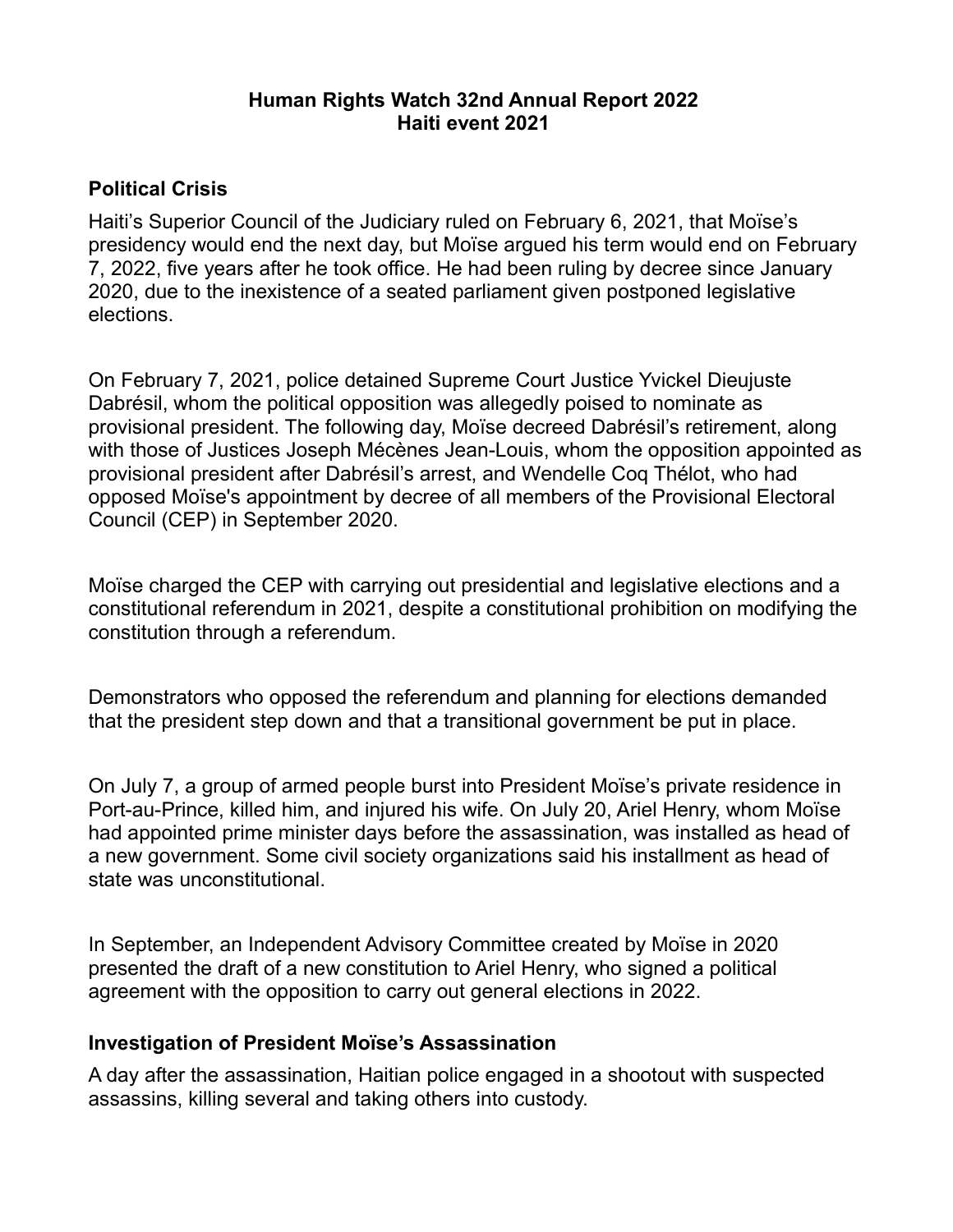In late July, two judges and two clerks of the Court of Peace who conducted judicial proceedings regarding the murder of President Moïse were threatened.

On August 9, Justice Mathieu Chanlatte was appointed to lead the judicial investigation into President Moïse's killing. In circumstances still under investigation, his clerk died on August 11. Two days later, the judge withdrew from the case, citing personal reasons. On August 22, Justice Garry Orélien was designated to replace him.

As of August, the Haitian National Police (HNP) and the National Human Rights Defense Network (RNDDH) reported 3 people killed and 44 arrested—including former Colombian military officers—in connection with President Moïse's assassination. Officials of the Colombian Ombudsperson's Office who visited the Colombian exmilitary detainees in Port-au-Prince reported that they had not been presented to a judicial authority, had not had access to legal assistance, and were being held incommunicado in a six-by-two-meter cell without sunlight, handcuffed, and sleeping on the floor. Some of the detainees claimed they had been tortured by police.

### **Violence and Displacement**

Violence is escalating. The United Nations Integrated Office in Haiti (BINUH) reported 1,074 intentional homicides and 328 kidnappings from January to August 2021.

 Intentional homicides increased by 14 per cent, compared with 944 cases in the same period of 2020, and kidnappings continued to rise, compared with 234 for all of 2020. According to the Bureau des Avocats Internationaux (BAI) and the Institute for Justice & Democracy in Haiti (IJDH) gender-based violence is chronically under-reported.

Some 95 gangs are fighting over territory in Port-au-Prince, where approximately 1.5 million people live, displacing 19,100. Haitian civil society groups say insecurity is exacerbated by alleged complicity between politicians and gangs.

Under Moïse, since 2018, the IJDH, the RNDDH, and the Fondasyon Je Klere (FJKL), three nongovernmental organizations, documented 18 massacres in Port-au-Prince. In 2021, in Martissant, according to the UN Office for the Coordination of Humanitarian Affairs, gang members killed 4 people and injured 2 more; in Cité Soleil, gang clashes killed a minor and 10 gang members; and in Delmas 32 and other neighborhoods armed individuals killed 19 people. At time of writing, no one had been charged or convicted for these massacres. Former policeman Jimmy Chérizier, who leads the "G9" gangs federation, is allegedly implicated in most cases and remains free.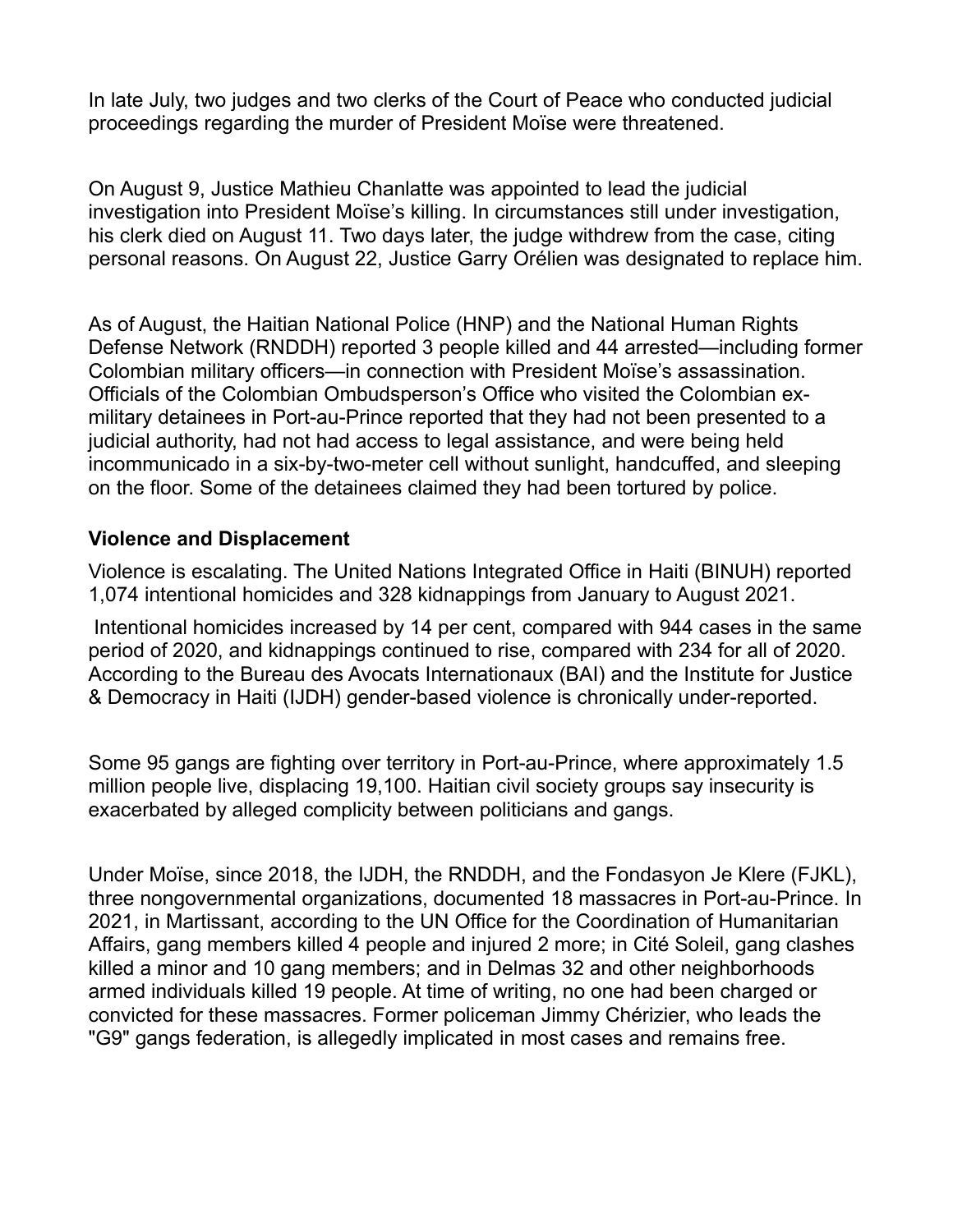## **Human Rights Defenders**

BINUH documented 32 cases of attacks, threats, and intimidation against judges, human rights defenders and journalists, from February to August 2021.

RNDDH Director Pierre Espérance received a death threat from the "G9" in June. Diego Charles, an anticorruption activist and reporter, and Antoinette Duclaire, a feminist, political activist, and journalist, were both killed on June 29 by armed individuals at the Christ-Roi neighborhood.

At time of writing, eight people had been detained in connection with the August 2020 killing of Monferrier Dorval, head of the Port-au-Prince bar association, but no one had been charged.

In 2019, Charlot Jeudy, the President of Kouraj, an organization advocating for the rights of lesbian, gay, bisexual, and transgender (LGBT) people, was found dead in his home. Circumstances surrounding his death and the results of an autopsy remained publicly unknown at the time of writing.

## **Criminal Justice System**

Haiti's prisons remain severely overcrowded, with many detainees living in inhumane conditions. Overcrowding is largely attributable to pretrial detentions, BINUH and OHCHR reported in 2021.

As of September, prisons housed nearly 11,000 detainees, 82 percent of whom were awaiting trial. New criminal and criminal procedure codes set to enter into force in June 2022 provide alternative measures to pretrial detention and establish detention of children as a measure of last resort.

### **Abuses by Security Forces**

Protests against the government continued to be repressed with excessive use of force. The RNDDH, in January 2021, reported at least 8 journalists injured, 10 demonstrators and 13 political activists arbitrarily arrested, and 2 students beaten by police during several protests. In February, the Inter-American Commission on Human Rights (IACHR) reported two cases of journalists injured with rubber bullets.

On February 25, a prison breakout at the Croix-des-Bouquets penitentiary left the prison director and 29 prisoners dead. BINUH reported law enforcement agents arbitrarily killed 25.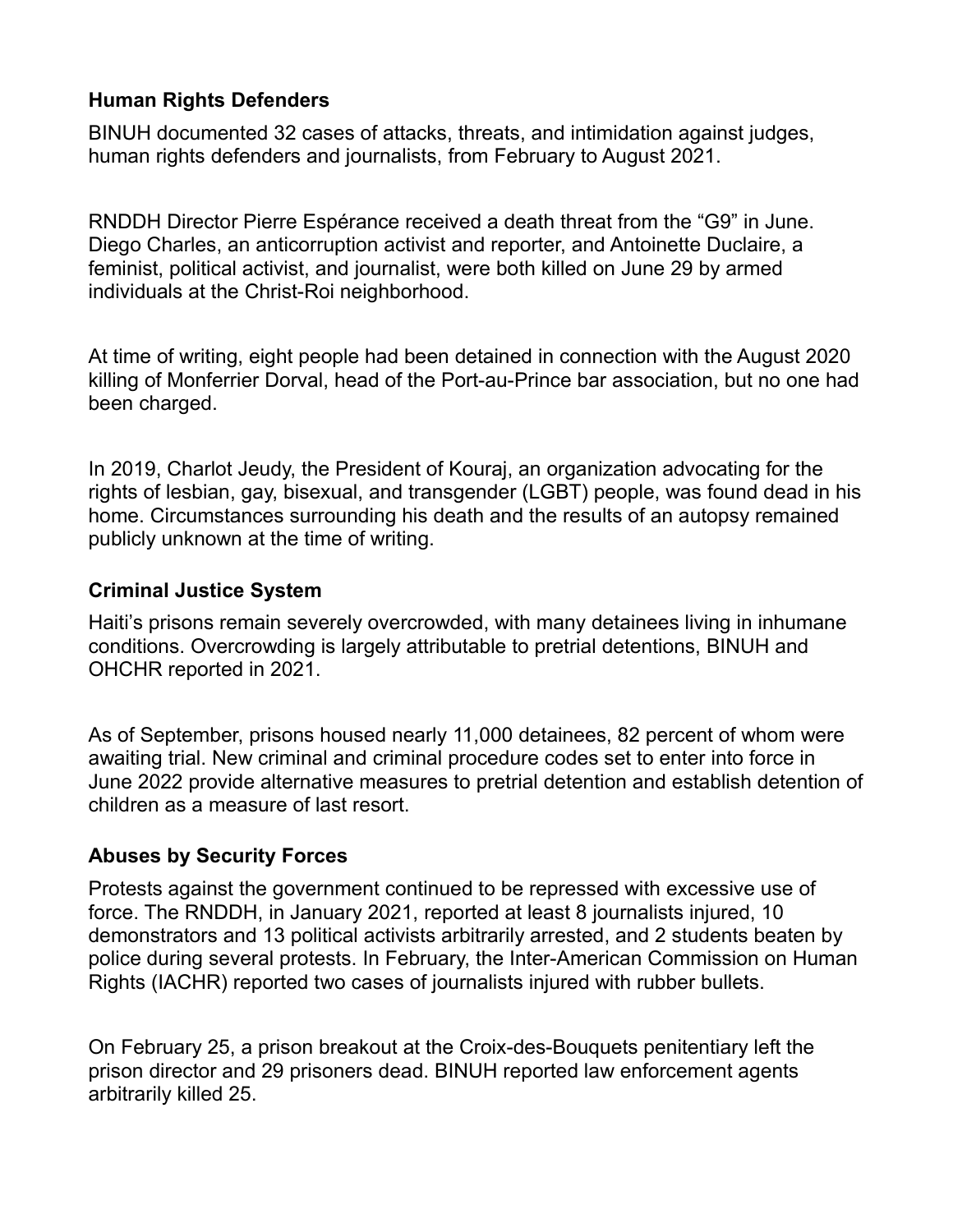From February to May, BINUH reported 238 cases of human rights violations by police, including 42 killings and indiscriminate use of tear gas.

### **Accountability for Past Abuses**

In 2014, a court of appeal ordered investigations re-opened into arbitrary detentions, torture, disappearances, summary executions, and forced exile during Jean Claude Duvalier's presidency (1971-1986). As of September 2021, investigations remained pending.

In 2020, former Haitian death squad leader Emmanuel "Toto" Constant was deported from the US. In 2000, he had been convicted in absentia for involvement in a 1994 massacre in Gonaïves. He remained in detention at time of writing.

## **Rights to Health, Water, and Food**

The country's most vulnerable communities face dramatic floods and soil erosion caused by deforestation that has nearly eliminated forest cover in the country, leading to reduced agricultural productivity.

Over a third of the population lacks access to clean water and two-thirds have limited or no sanitation service. More than a third of Haitians—4.4 million—live with food insecurity, international agencies report, and 217,000 children suffer moderate to severe malnutrition.

Without appropriate adaptation, decreased rainfall and rising temperatures driven by climate change will increasingly negatively impact agriculture and access to water.

After the 2021 earthquake, water and sanitation infrastructure suffered extensive damage. Of 159 health facilities, 88 had been reportedly affected. Displaced people are exposed to a heightened risk of infectious diseases and the virus that causes Covid-19.

### **Inequality and Barriers to Education**

Just under half of Haitians aged 15 and older are illiterate. The country's education system is highly unequal. The quality of public education is generally very poor, and 85 percent of schools are private, charging fees that exclude most children from lowincome families.

Over 3 million children had been unable to attend school for months at a time during the past two years, for security reasons, as well as Covid-19 related restrictions.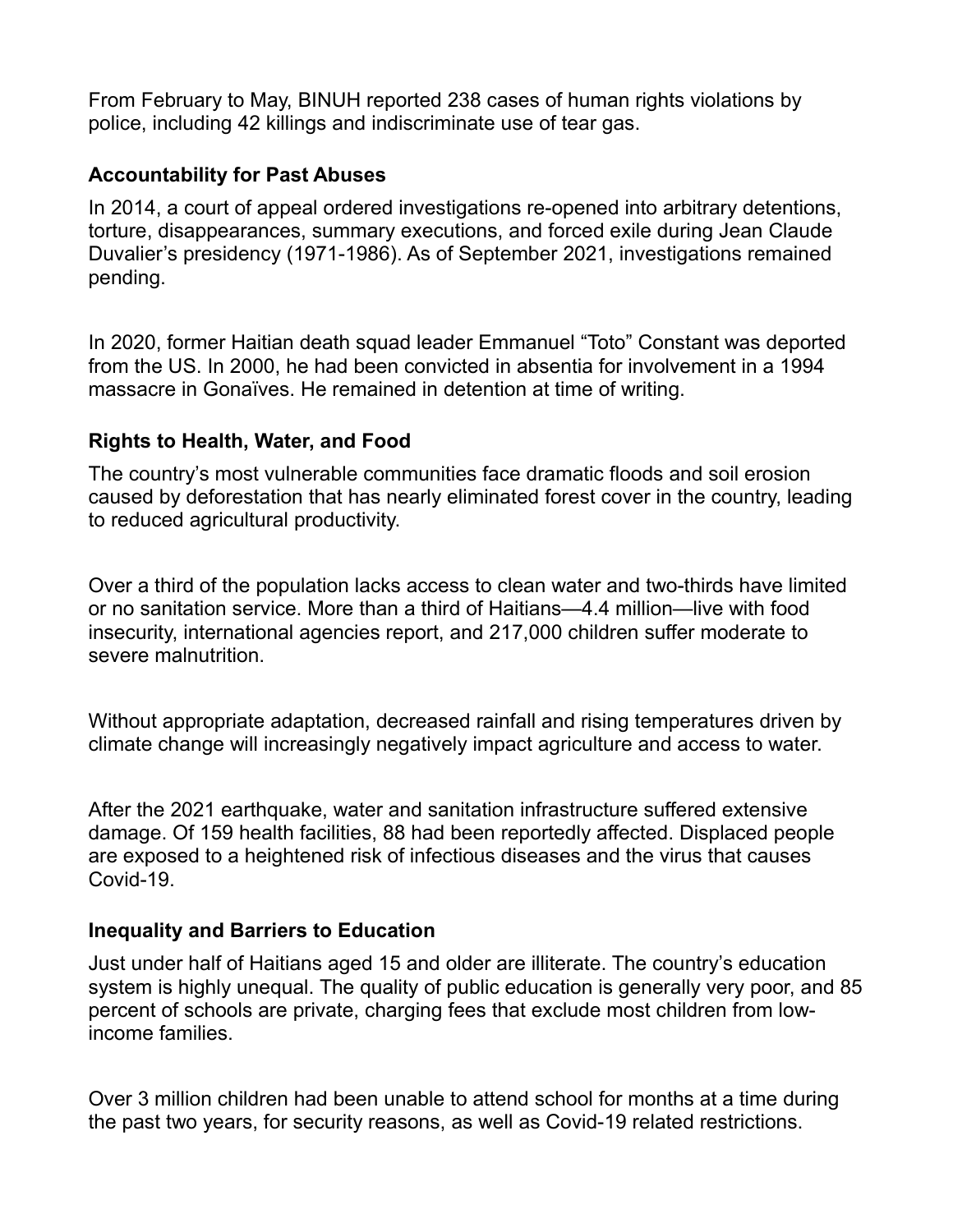The 2021 earthquake destroyed or heavily damaged 308 schools, affecting 100,000 children. Schools were set to open on September 21, but the opening delayed until October 4 in the affected area. Before the earthquake, UNICEF estimated that 500,000 children were at risk of dropping out.

### **Women's and Girls' Rights**

Gender-based violence is common. Rape was only explicitly criminalized in 2005, by ministerial decree. Gender-based violence was already one of the highest risks for girls and women in the southern province even before the earthquake, with sexual exploitation prevalent in some areas; these risks were expected to rise in the wake of the 2021 earthquake.

A new penal code set to enter into force in June 2022 lists sexual harassment and gender-based violence as punishable offenses. The code will legalize abortion in all circumstances until the twelfth week of pregnancy, in cases of rape or incest, or if the mental or physical health of the woman is in danger. It will lower the legal age for consensual sex to 15.

# **Disability Rights**

Around 15 percent of the Haitian population lives with a disability, the World Health Organization reports.

Although Haiti ratified the Convention on the Rights of Persons with Disabilities, its legislative framework has not been harmonized and includes offensive and discriminatory provisions against people with disabilities. People with disabilities continue experiencing discrimination in access to public services such as health, education, and justice and are at higher risk of suffering violence due to the significant social stigma and exclusion they face. Civil legislation restricts legal capacity for people with certain types of disabilities.

The new penal code includes provisions prohibiting violence or incitement against people with disabilities.

### **Sexual Orientation and Gender Identity**

LGBT people continue to suffer high levels of discrimination in Haiti, and no comprehensive legal framework forbids it.

The new penal code, not yet in force, will make any crime motivated by its target's real or perceived sexual orientation an aggravated offense. The code punishes any murder motivated by a victim's sexual orientation with up to life imprisonment.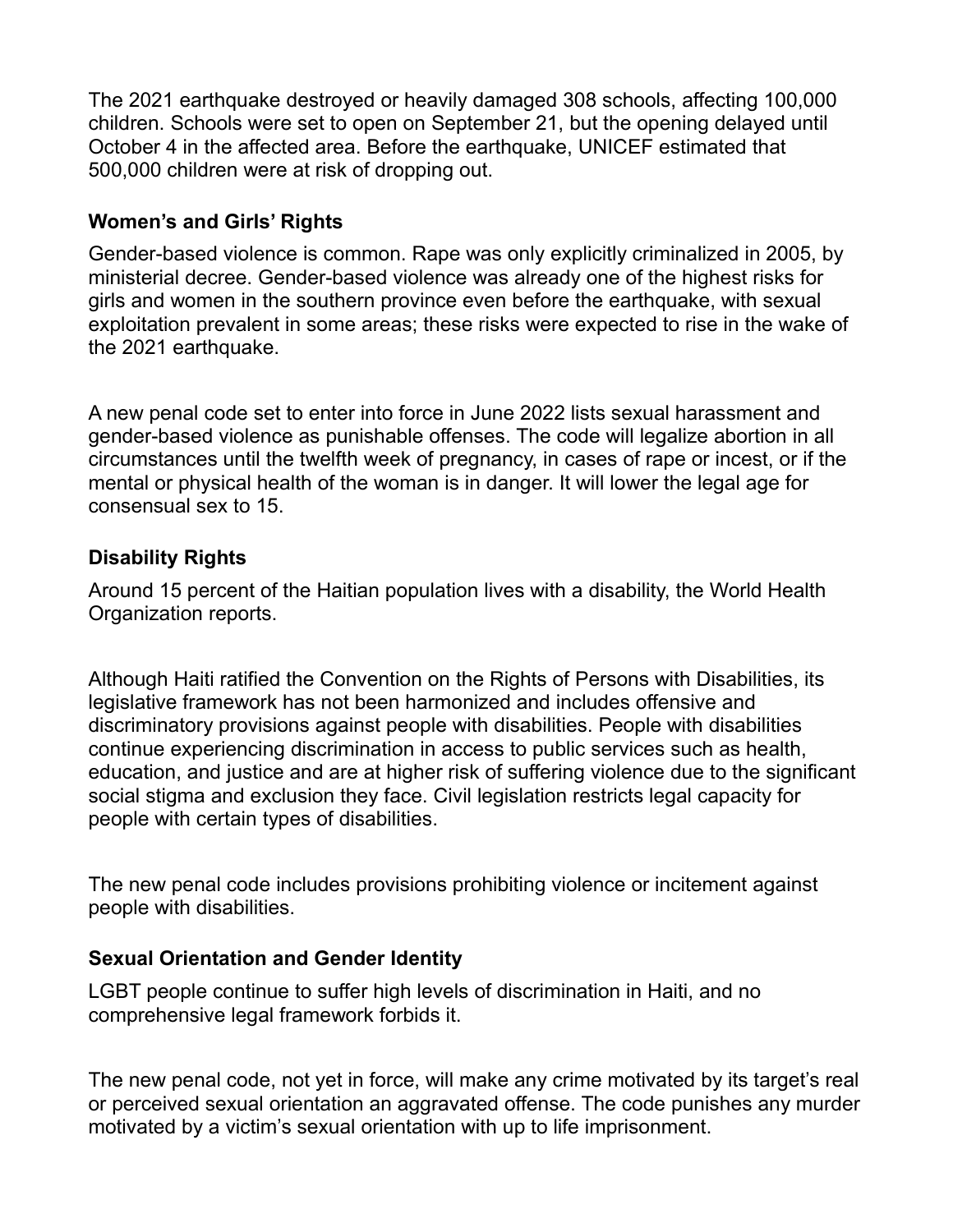In 2017, the Senate passed two anti-LGBT bills, which remained pending in the Chamber of Deputies at time of writing. One bans same-sex marriage and public support or advocacy for LGBT rights. The other establishes homosexuality as a one of the possible reasons for denial of a Certificat de Bonne Vie et Mœurs (a certificate of good standing required as proof that a person has not committed a felony).

## **Migration**

In September 2020, the Dominican Republic restarted deportations of undocumented Haitians, ending a pandemic moratorium. In January 2021, Dominican Republic President Luis Abinader and Jovenel Moïse agreed to address irregular migration and improve border security. The precarious status of Dominicans of Haitian descent and Haitian migrants in the Dominican Republic remains a serious concern.

In February 2021, Abinader announced construction of a wall on the border. In August, the Dominican Ministry of Defense reported more than 178,000 Haitians forcibly repatriated. On September 28, the Dominican Republic's National Migration Council adopted a policy that prevents any foreign person who "would result in an unreasonable burden on public finances" from entering the country, including women who are at least six months pregnant.

In May 2021, the US extended a Temporary Protected Status 18-month designation for Haitians in the US for another 18 months. However, the US has continued to carry out expulsions of arriving Haitian migrants and asylum seekers to Haiti throughout the pandemic and, in September, it deployed border agents on horseback against Haitians seeking to enter the US through the US-Mexico border. Between taking office on January 20, 2021, and late November, the Biden administration expelled approximately 12,000 Haitians, a dramatic increase from 2020, when 895 Haitians were expelled from the country.

### **Mining and Access to Information**

Haiti is one of the most densely populated countries in the Western Hemisphere, and environmental degradation is a concern. In the past decade, foreign investors have pursued the development of the mining sector. Resistance is widespread, as communities fear the industry will destroy their farmland and further contaminate their water.

A 2017 draft mining law is silent on the rights of those displaced by mining activities, the Global Justice Clinic of New York University School of Law reports, and it grants insufficient time for review of the environmental impacts of new mining projects. It contains provisions that could render company documents, including environmental and social impacts, confidential for 10 years, preventing meaningful consultation with